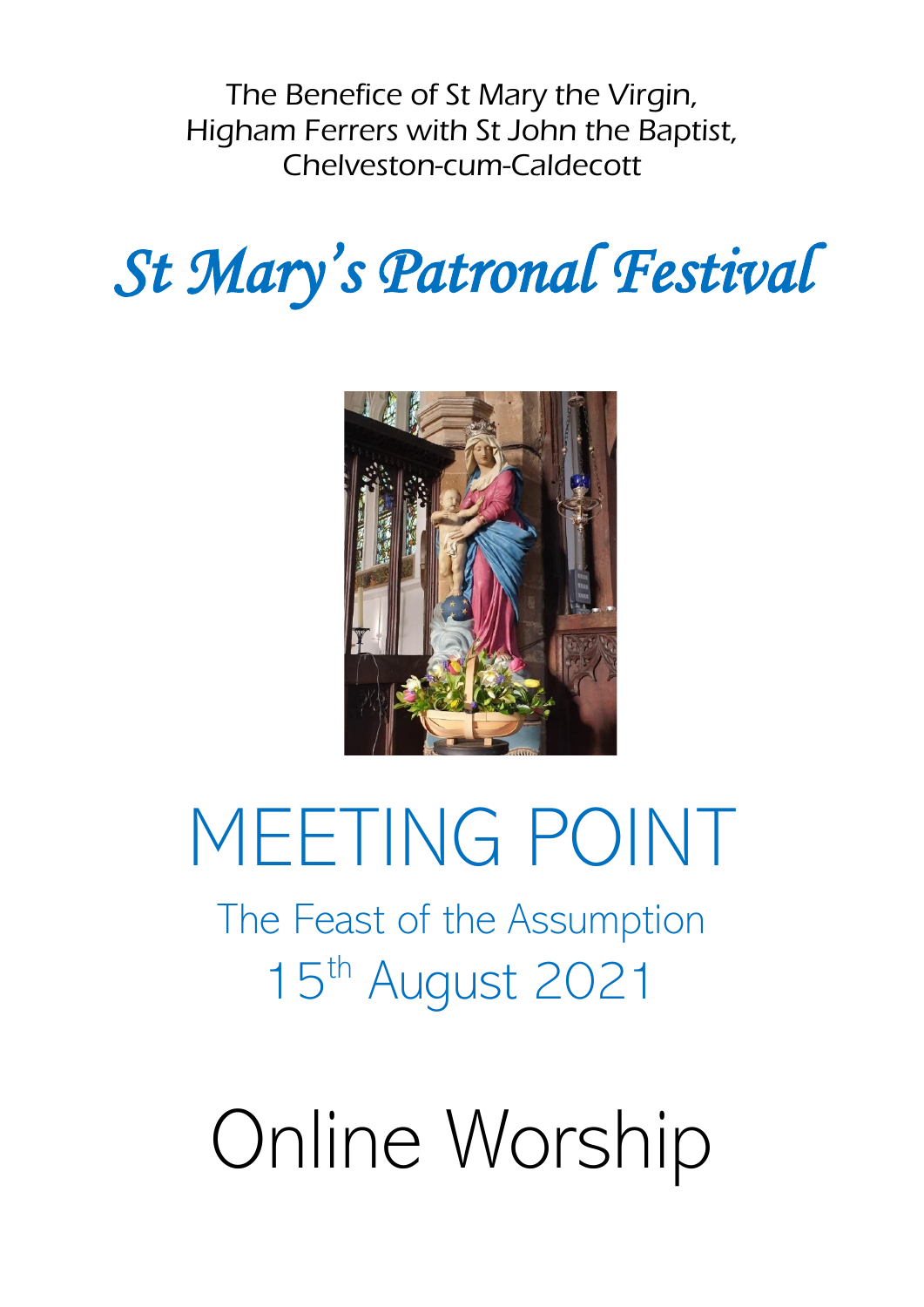# *Welcome to our Online Worship –* Meeting Point

*As Sunday Services now take place in our churches, our Online Worship continues in 'Meeting Point' – we are joined together as one worshipping family through our services at home and in church through the seasons of the Church Year and the themes of the Gospel.*

*Sunday Meeting Point helps us deepen our faith as we explore readings from scripture and experiences from our day to day lives. Today we celebrate the Assumption of the Blessed Virgin Mary into heaven. The Church teaches that, at the end of her life, Mary, our Lord's Mother, was taken up into heaven, body and soul. She was not taken up like this because she was different from us, but as an example to us of how we too have hope that we will be raised from the dead and exalted to heaven to join with Blessed Mary and all the saints in the presence of God.*

*We celebrate Mary's part in the mysteries of salvation because she responded faithfully to God's unique call to her. In our celebration, we see her as an example of how we too should respond to God.*

*We celebrate this festival as our Patronal Festival at St Mary's and it is joyful to join together as one Benefice both at St Mary's this morning and online*

*We welcome today our guest preacher, Canon Sarah Brown, Canon Missioner of Peterborough Cathedral and Dean-designate of Hereford.*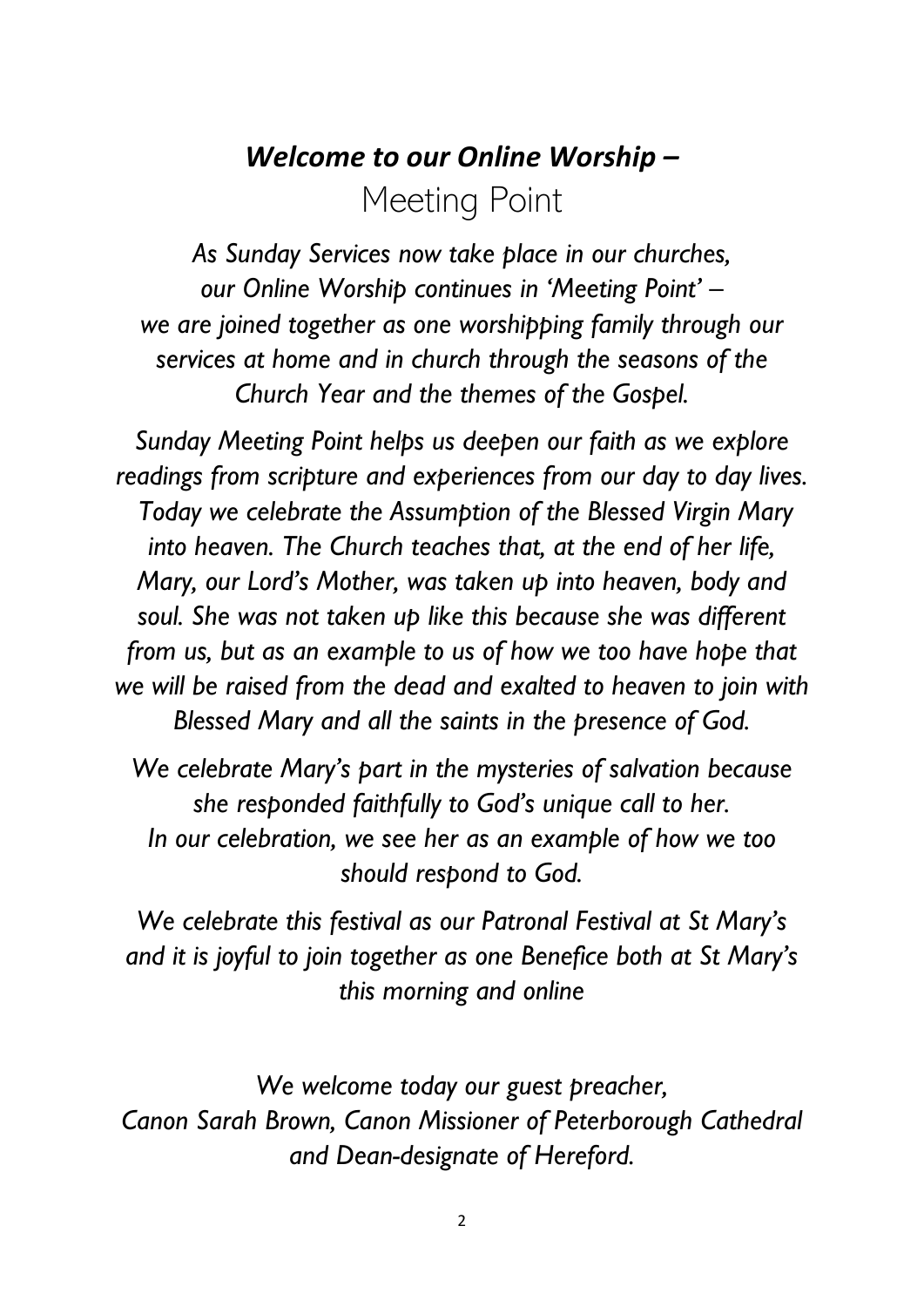# **The Welcome**

*Michelle introduces today's service.*

#### **Hymn**

**Sing we of the blessed Mother Who received the angel's word, And obedient to his summons Bore in love the infant Lord; Sing we of the joys of Mary At whose breast that child was fed Who is Son of God eternal And the everlasting Bread.**

**Sing we, too, of Mary's sorrows, Of the sword that pierced her through, When beneath the cross of Jesus She his weight of suffering knew, Looked upon her Son and Saviour Reigning high on Calvary's tree, Saw the price of man's redemption Paid to set the sinner free.**

**Sing again the joys of Mary When she saw the risen Lord, And in prayer with Christ's apostles, Waited on his promised word; From on high the blazing glory Of the Spirit's presence came, Heavenly breath of God's own being, Manifest through wind and flame.**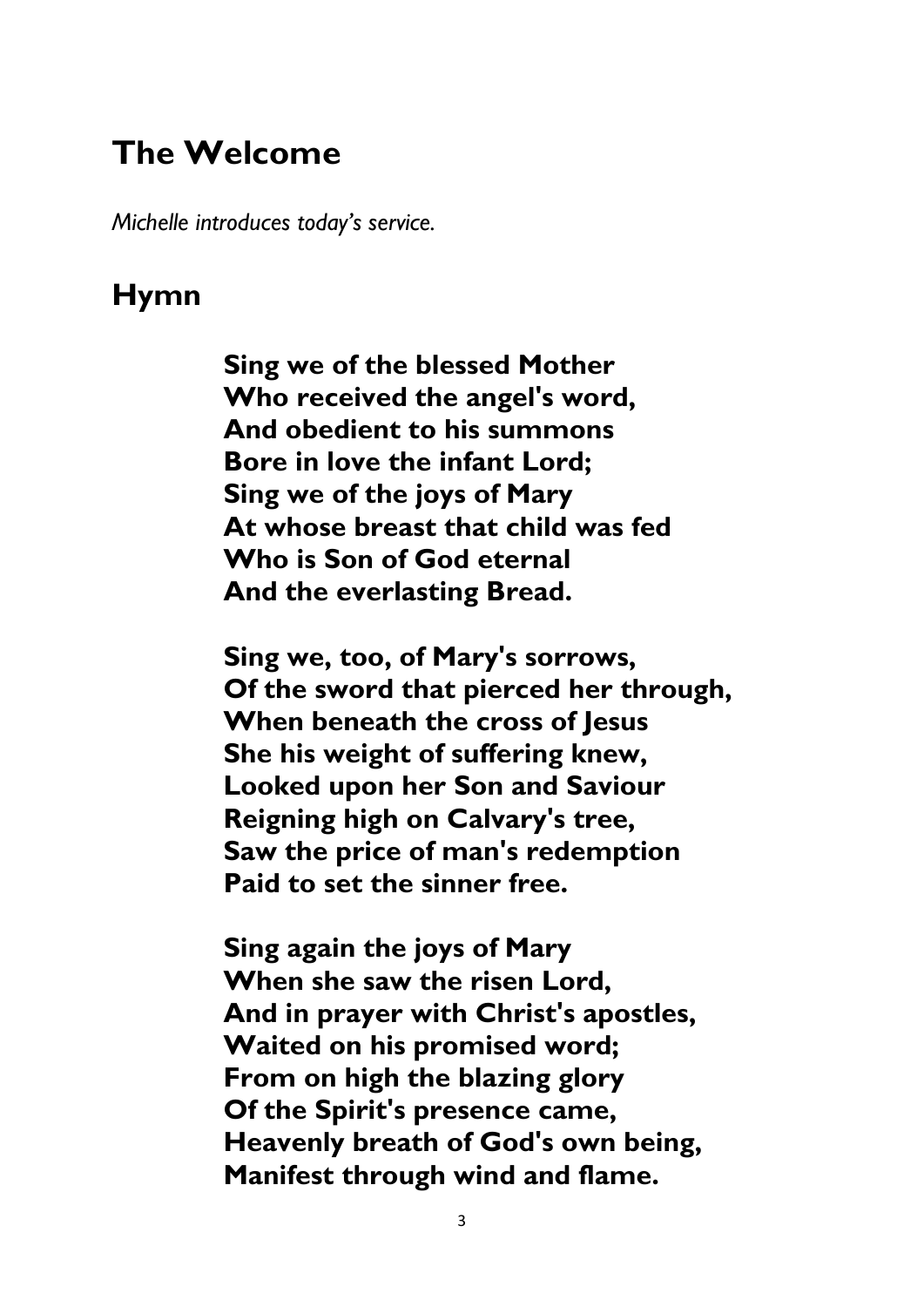**Sing the chiefest joy of Mary When on earth her work was done, And the Lord of all creation Brought her to his heavenly home; Virgin Mother, Mary blessed, Raised on high and crowned with grace, May your Son, the world's redeemer, Grant us all to see his face.**

*Words: Music: ABBOT'S LEIGH* 



#### *The Greeting - Michelle*

We meet in the name of the Father, and of the Son, and of the Holy Spirit. **Amen.**

The Lord be with you **And also with you.**

My brothers and sisters, we come together today to celebrate the mystery of God, to give thanks for our community of faith, and to give honour to the Blessed Mother of God, Mary our Patron.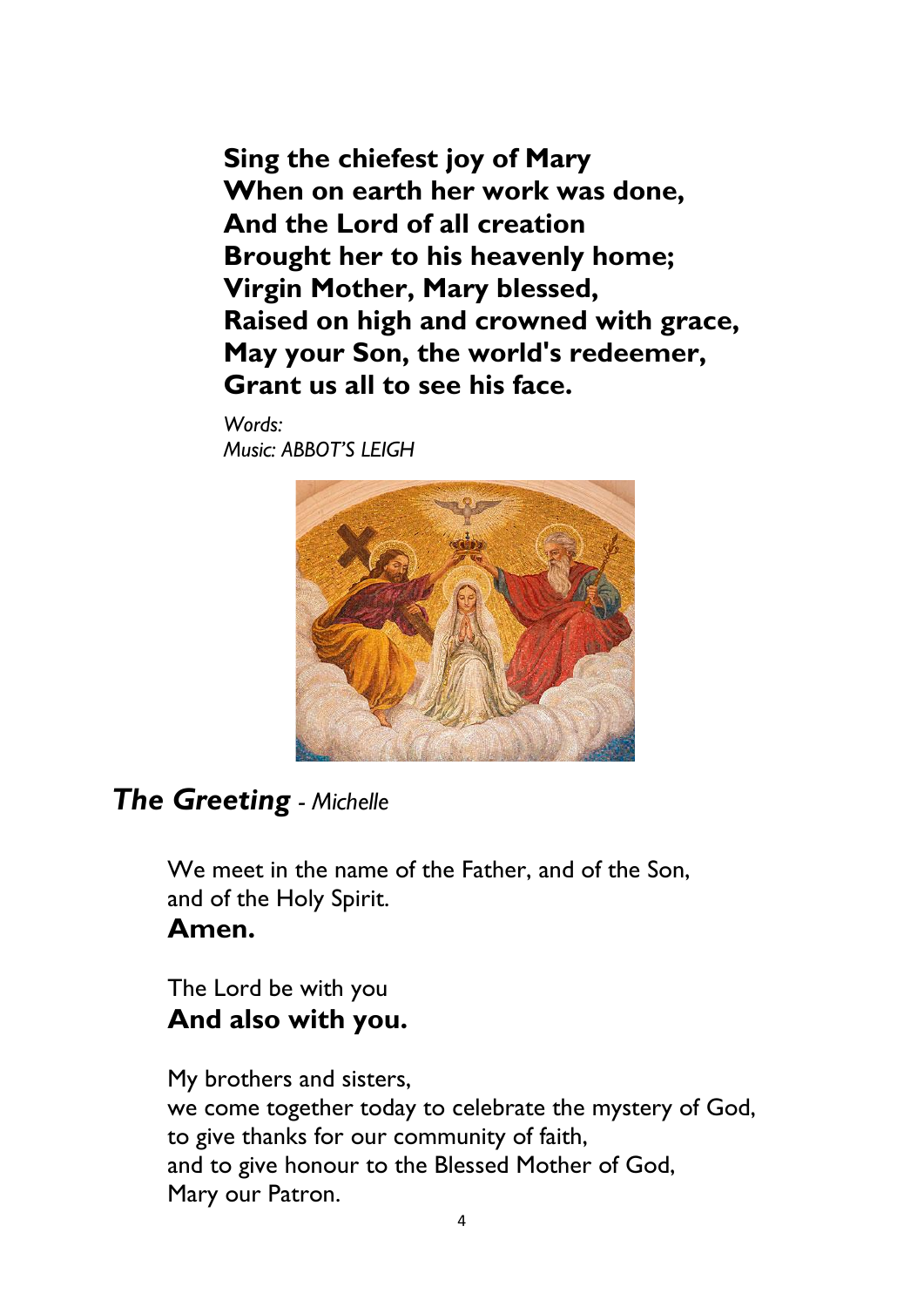

#### *Collect* **–** *Brenda*

Almighty and everlasting God, who stooped to raise fallen humanity through the child-bearing of blessed Mary: grant that we, who gave seen your glory revealed in our human nature and your love made perfect in our weakness,

may daily be renewed in your image and conformed to the pattern of your Son through Jesus Christ our Lord.

**Amen.**

### *The Gospel Reading* – Luke 1: 46-55 – *Read by Linda*

The Gospel of our Lord Jesus Christ according to Luke

'My soul magnifies the Lord,

and my spirit rejoices in God my Saviour,

for he has looked with favour on the lowliness of his servant. Surely, from now on all generations will call me blessed; for the Mighty One has done great things for me, and holy is his name.

His mercy is for those who fear him

from generation to generation.

He has shown strength with his arm;

he has scattered the proud in the thoughts of their hearts.

He has brought down the powerful from their thrones,

and lifted up the lowly; he has filled the hungry with good things, and sent the rich away empty.

He has helped his servant Israel, in remembrance of his mercy, according to the promise he made to our ancestors,

to Abraham and to his descendants for ever.'

This is the Gospel of the Lord. **Praise to you, O Christ.**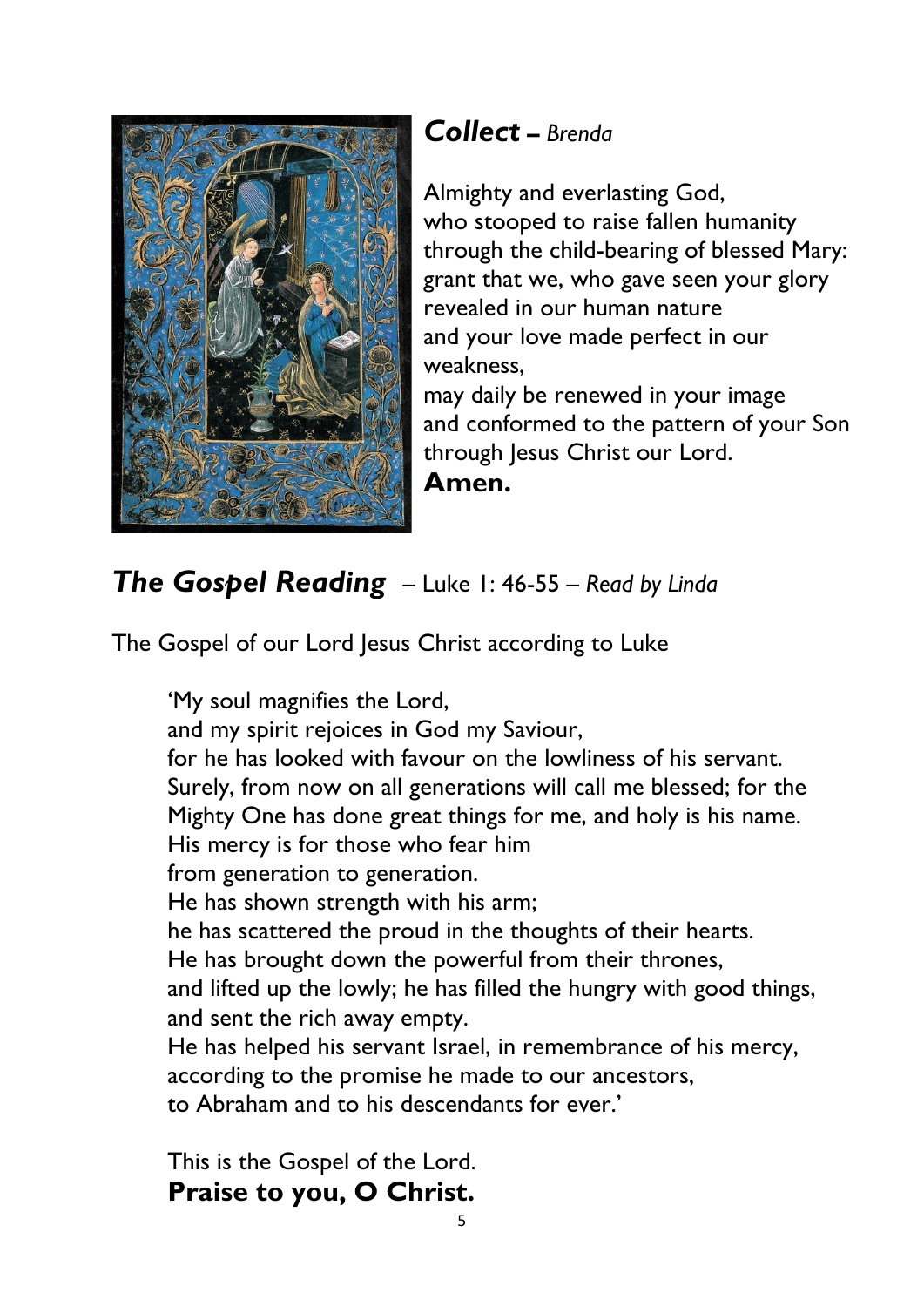#### *Gabriel's Message*

**The Angel Gabriel from heaven came, his wings as drifted snow, his eyes as flame; 'All hail,' said he, 'thou lowly maiden Mary, most highly favoured lady.'** *Gloria!*

**'For known a blessed Mother thou shalt be, all generations laud and honour thee, thy Son shall be Emmanuel, by seers foretold; most highly favoured lady.'** *Gloria!*

**Then gentle Mary meekly bowed her head, 'To me be as it pleaseth God,' she said, 'My soul shall laud and magnify his holy name': most highly favoured lady.** *Gloria!*

**Of her, Emmanuel, the Christ, was born in Bethlehem, all on a Christmas morn, and Christian folk throughout the world will ever say 'Most highly favoured lady.'** *Gloria!*

*Words: Basque Carol, paraphrased by Sabine Baring-Gould (1834-1924) Music: Basque traditional carol*

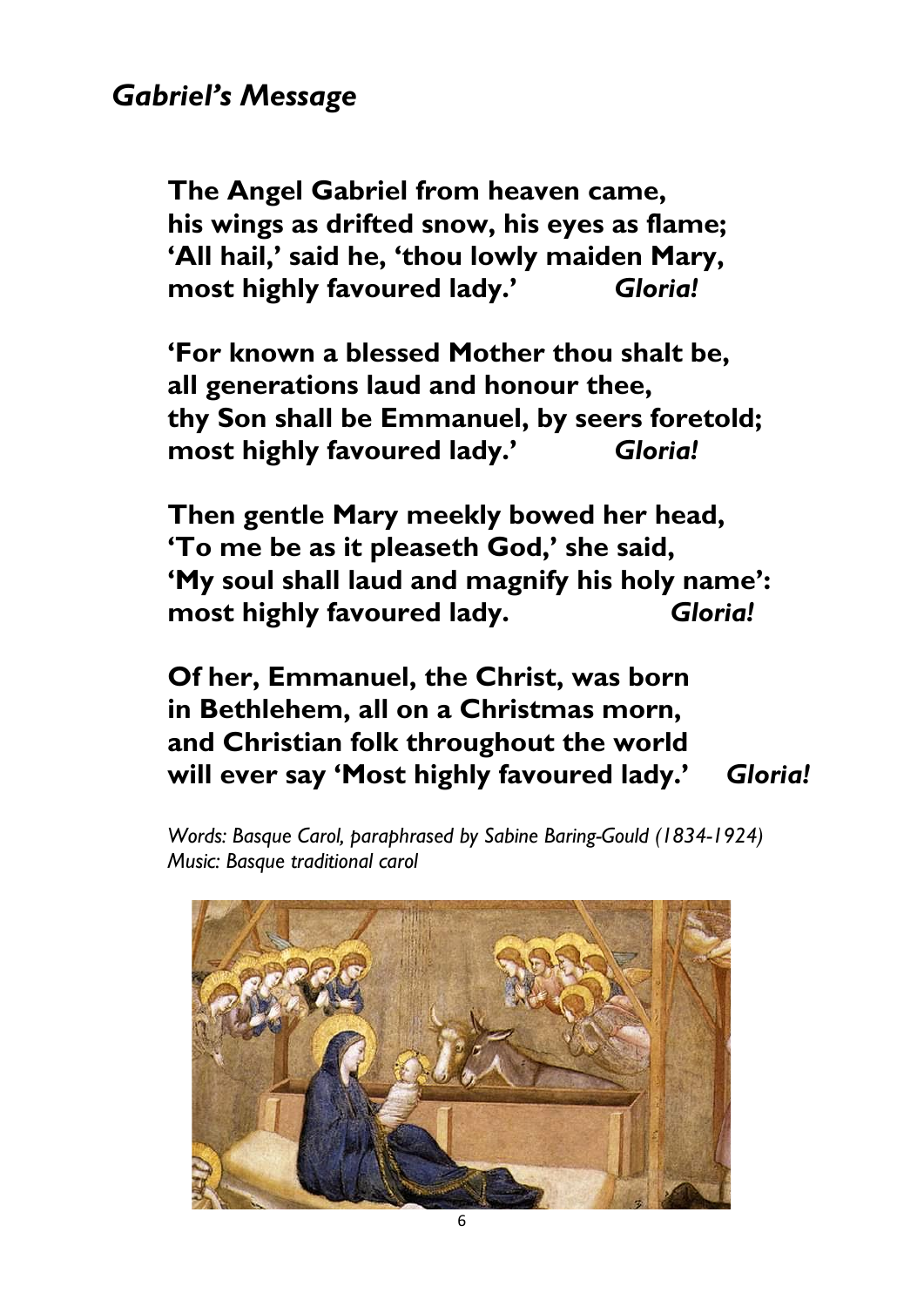# *Mary's commitment to Christ and his Gospel*

*Canon Sarah Brown, Canon Missioner at Peterborough Cathedral*



# *Music for Reflection*

*We are invited to meditate on the words of the hymn, recorded individually by members of our choir and assembled through the wonders of technology to provide us with a song to Mary for this festival:*

For Mary, Mother of the Lord God's holy name be praised, who first the Son of God adored as on her child she gazed.

God's handmaid, she at once obeyed by her, 'Thy will be done', the second Eve's love's answer made which our redemption won.

Hail Mary, you are full of grace, above all women blest; and blest your Son, whom your embrace in birth and death confessed.

*Words: JR Peacey (1896-1971) Music: ST BOTOLPH, Gordon Slater (1896-1979)*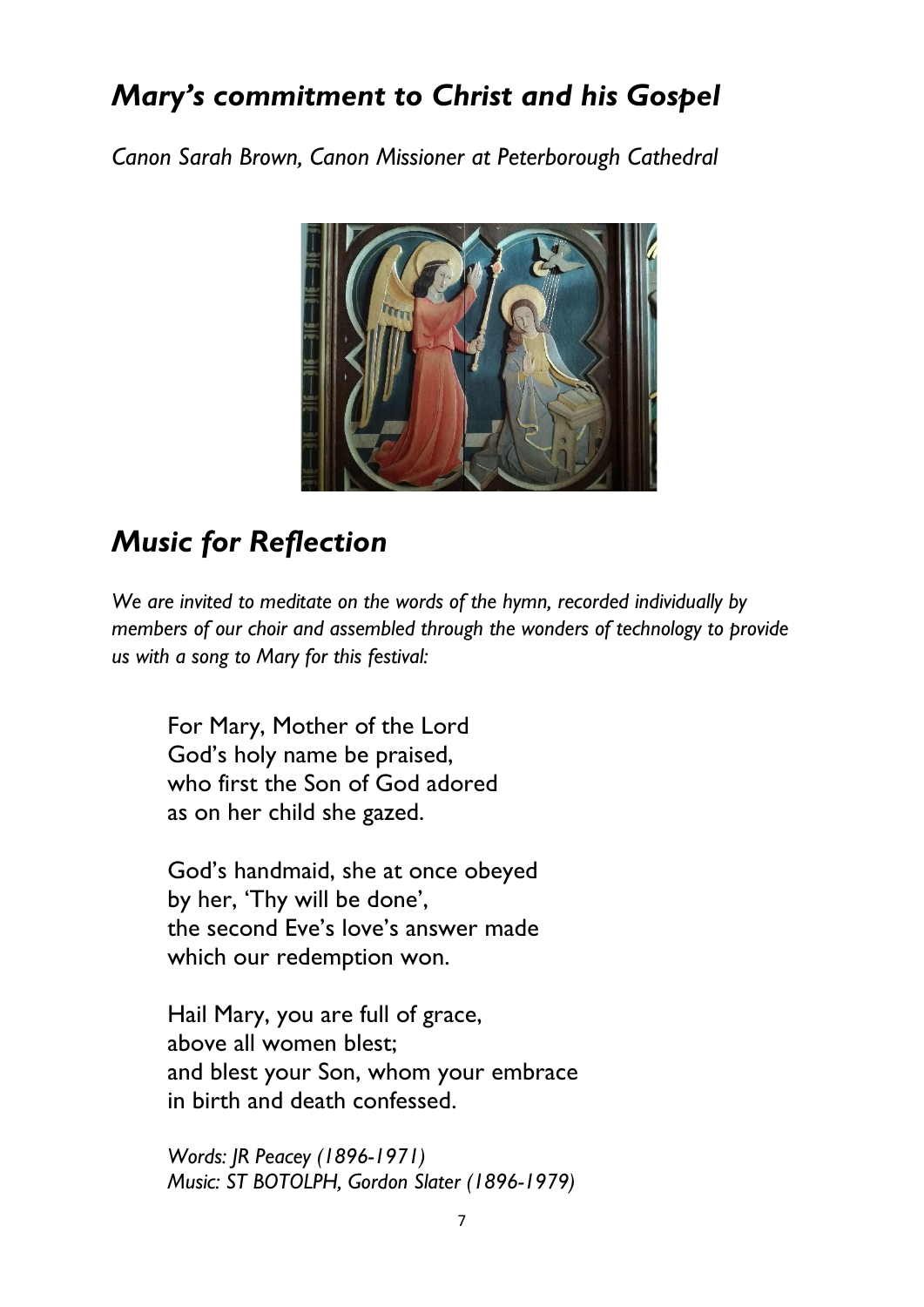# *Prayers of Intercession* **–** *led*

*by Fr Tom & Michelle*



Let us pray to God, the Father of our Lord Jesus Christ, saying with Our Lady Mary:

Lord, we rejoice in you, **Holy is your name.**

Your angel declared to Mary that she was to be the mother of the Saviour. Help us to be open to your word and like Mary, to say 'yes' to your call to us.

Lord, we rejoice in you. **Holy is your name.**

Mary rejoiced with Elizabeth and sang your praise, 'My soul proclaims the greatness of the Lord.' Help us to live joyful lives that sing your praise, and proclaim your kingdom.

Lord, we rejoice in you. **Holy is your name.**

Mary bore a son of David's line, a king whose reign would never end. Bless the nations of the world with Christ's gift of peace, especially the people of the Lebanon, and all countries struggling with Coronavirus.

Lord, we rejoice in you. **Holy is your name.**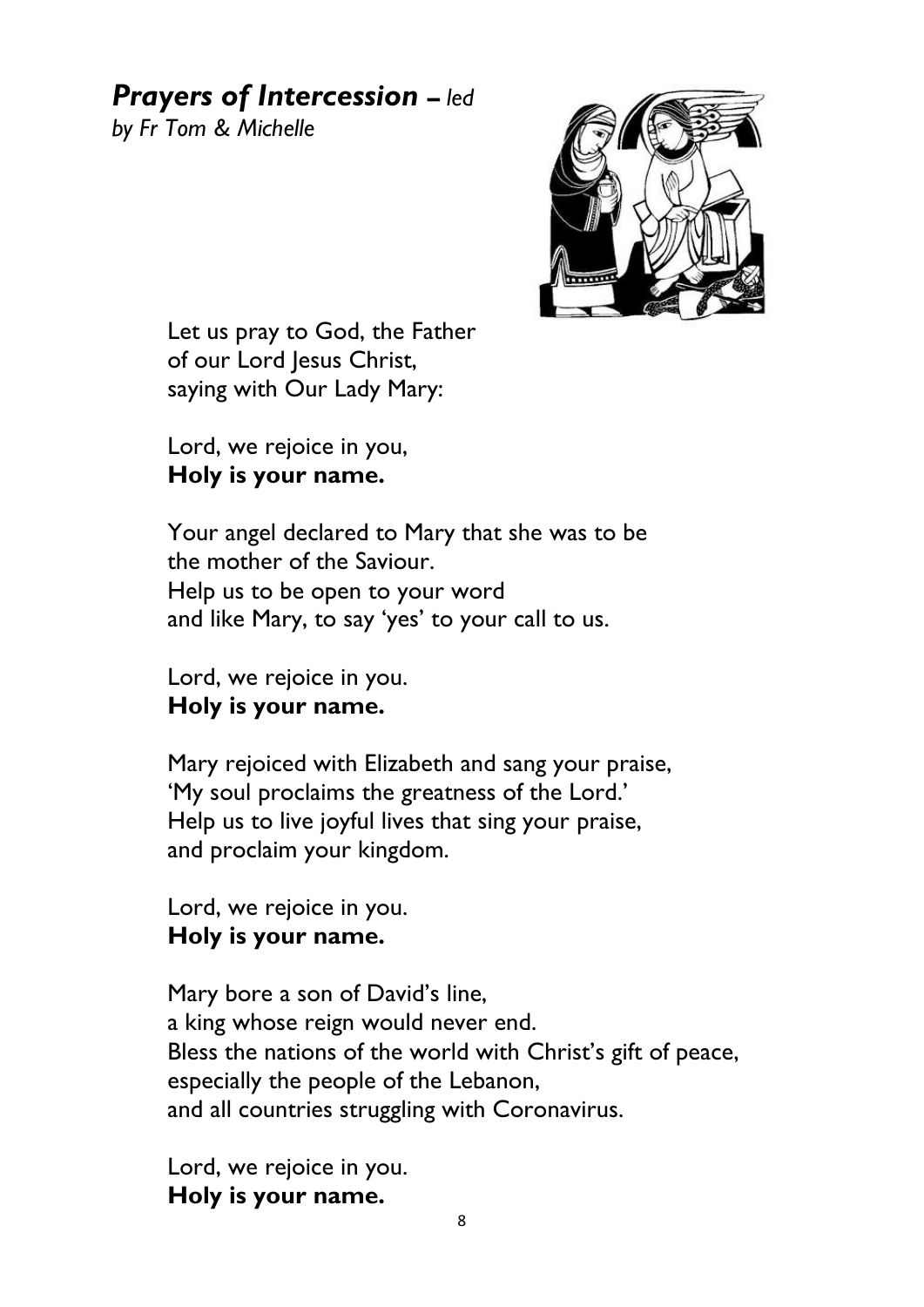Jesus grew in wisdom and love in the home of Mary and Joseph. Strengthen our homes and families, and keep under your protection all those we love and care for.

Lord, we rejoice in you. **Holy is your name.**

Mary stood at the foot of the cross, and she held the body of her Son in her arms. Give comfort and healing to all who suffer and all who watch the suffering of those they love.

Lord, we rejoice in you. **Holy is your name.**

Mary is crowned Queen of heaven, robed with the sun. Bring us with all those who have died in the faith of Christ to share the joy of heaven with Mary and all the saints.

Lord, we rejoice in you. **Holy is your name.**



Almighty and everlasting God, your handmaid Mary magnified your name and rejoiced in your saving love: trusting in that same love, we ask all these our prayers through Jesus Christ our Lord, who is alive and reigns with you, in the unity of the Holy Spirit, one God, now and for ever. **Amen.**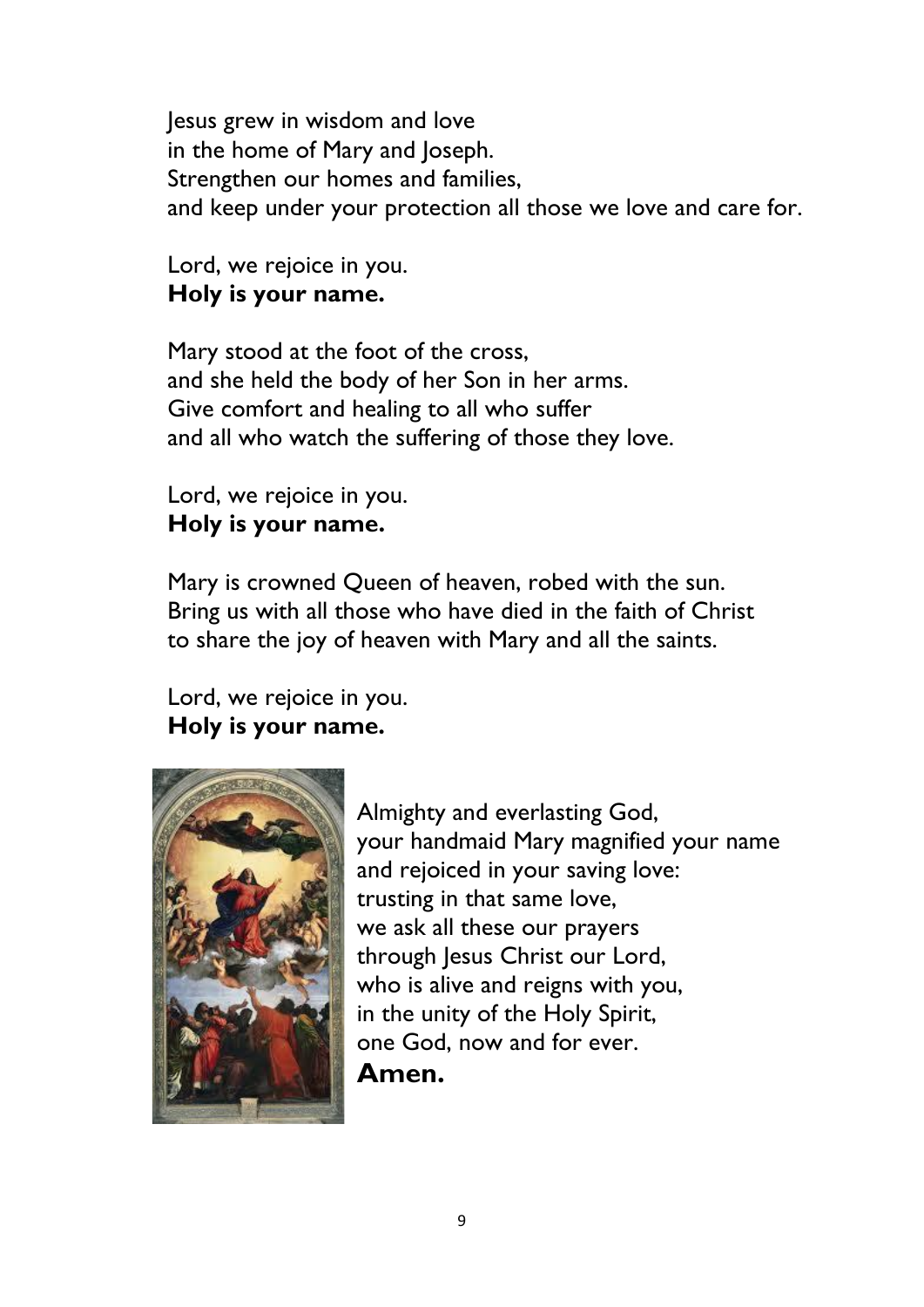#### *The Lord's Prayer*

Let us pray with our Blessed Lady Mary and all the saints, in the words that Jesus taught us, saying:

**Our Father, who art in heaven, hallowed be thy name; thy kingdom come; thy will be done; on earth as it is in heaven. Give us this day our daily bread. And forgive us our trespasses, as we forgive those who trespass against us. And lead us not into temptation; but deliver us from evil. For thine is the kingdom, the power, and the glory for ever and ever. Amen.**

*The Peace - Michelle*

Unto us a child is born, unto us a son is given, and his name shall be called the Prince of Peace.

The peace of the Lord be always with you. **and also with you.**

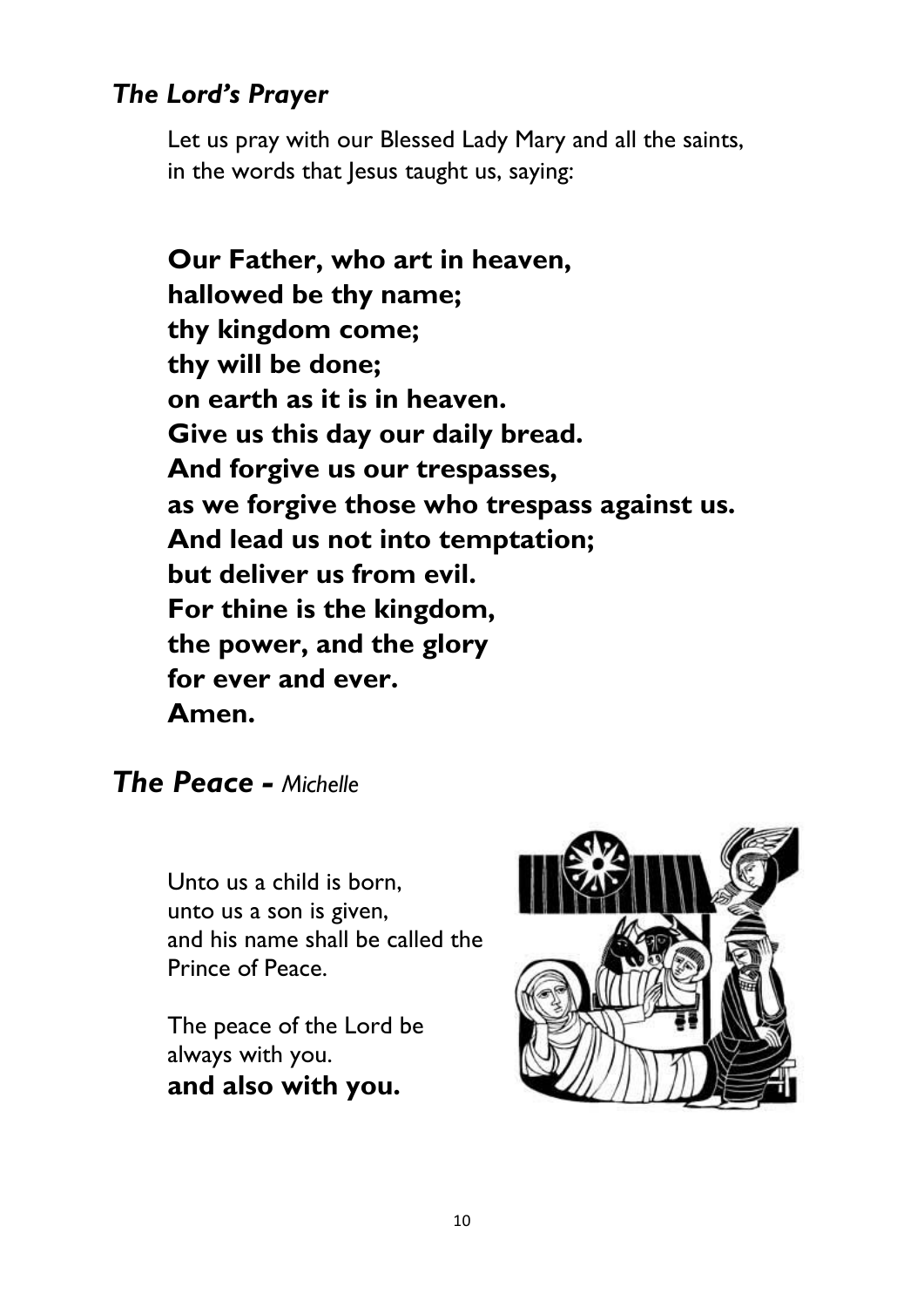#### *Hymn*

**Jesus, good above all other, gentle child of gentle mother, in a stable born our brother, give us grace to persevere.**

**Jesus, cradled in a manger, for us facing every danger, living as a homeless stranger, make we thee our King most dear.**

**Jesus, for thy people dying, risen Master, death defying, Lord in heaven, thy grace supplying, keep us to thy presence near.**

**Jesus, who our sorrows bearest, all our thoughts and hopes thou sharest, thou to us the truth declarest; help us all thy truth to hear.**

**Lord, in all our doings guide us; pride and hate shall ne'er divide us; we'll go on with thee beside us, and with joy we'll persevere.**

*Words: Percy Dearmer (1906) Music: 'Quem Pastores'*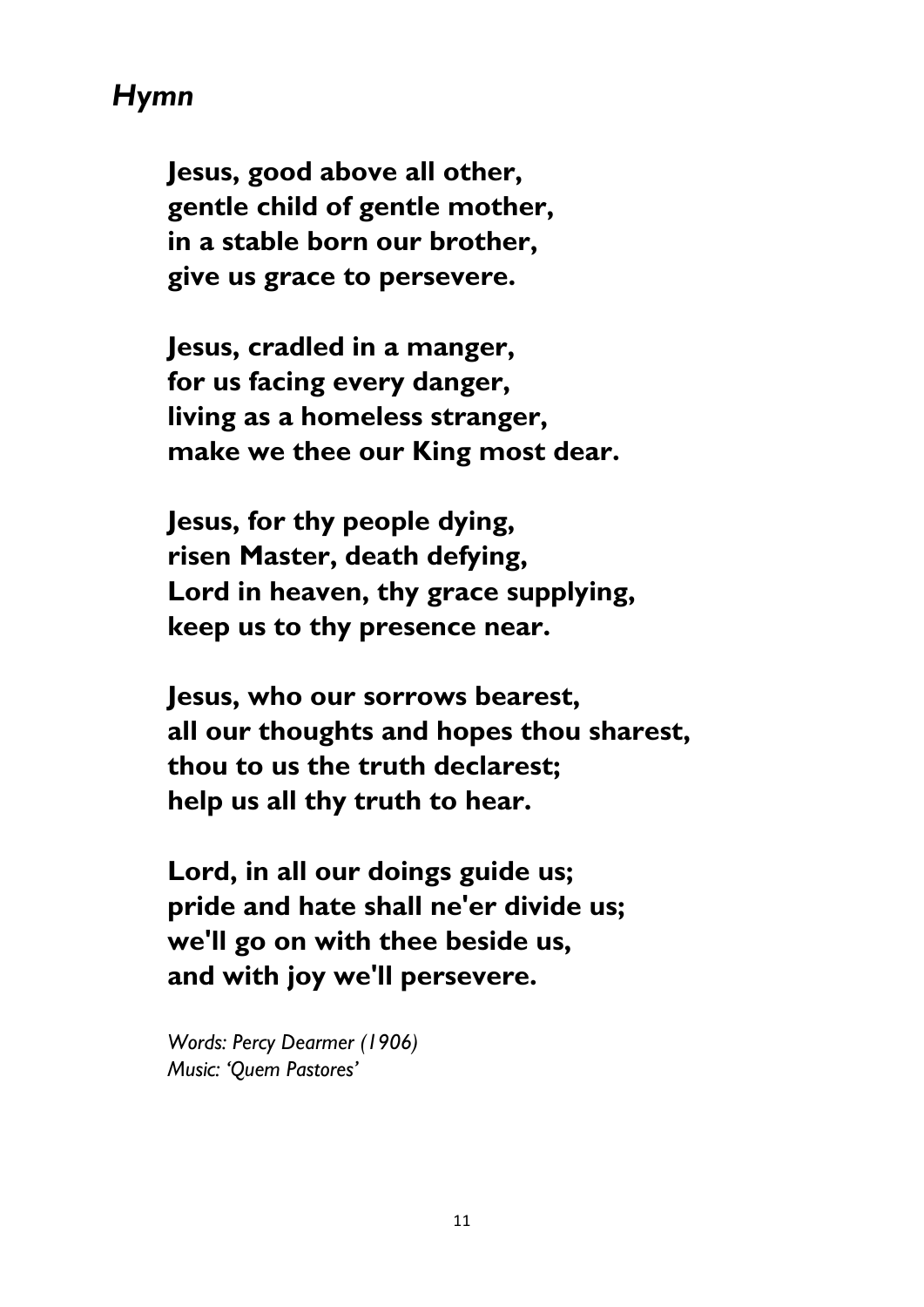#### *Blessing* **-** *Michelle*

May the love of the Holy Family surround you. May the joy that was Mary's refresh you. May the faithfulness that was Joseph's encourage you. May the peace of the Christ-child fill your lives. And the blessing of God almighty, the Father, the Son, and the Holy Spirit, be among you and remain with you always. **Amen.**

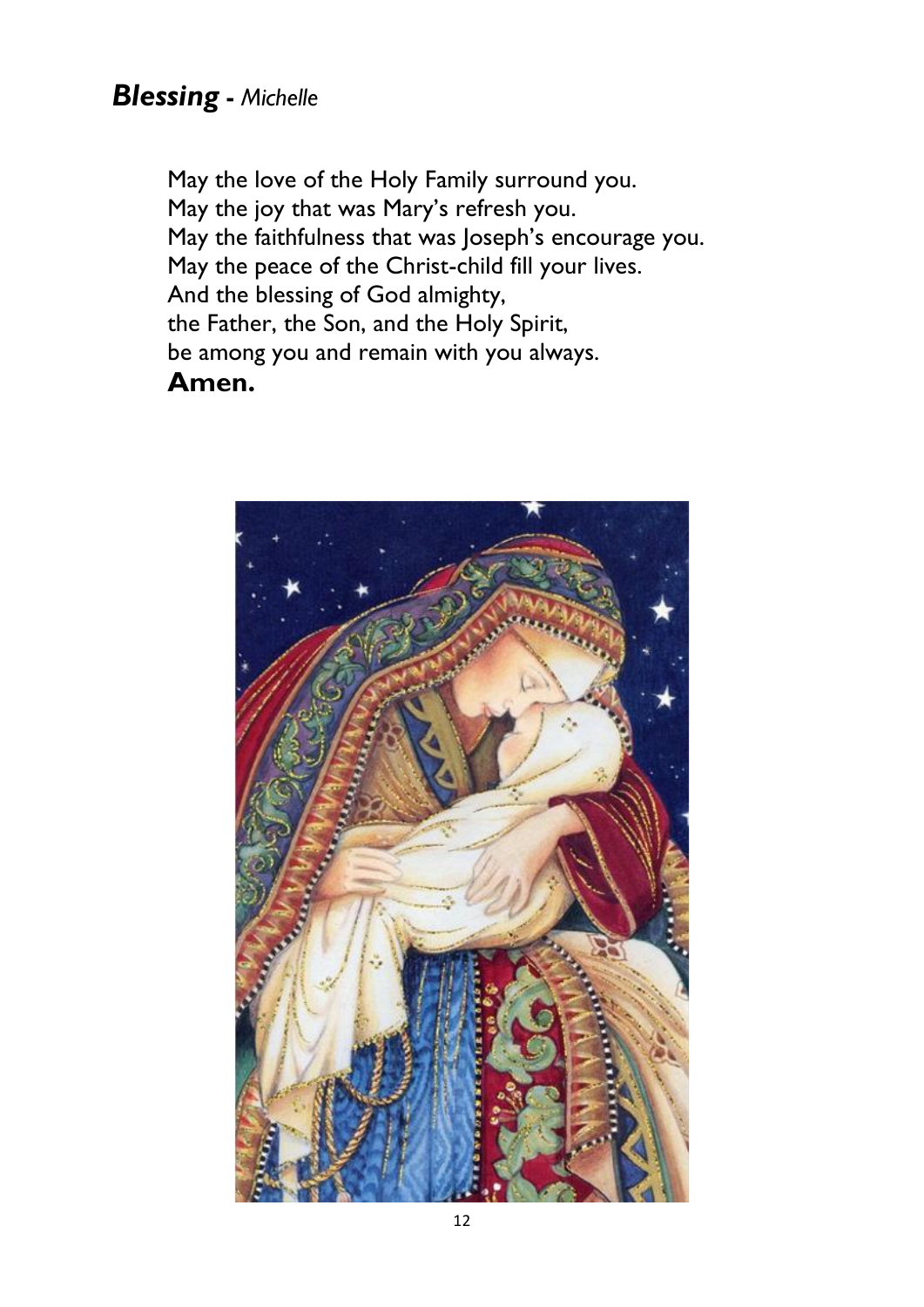#### *Final Acclamation – Paul*

Blessed is she who had faith that the Lord's promise would be fulfilled. **All generations shall call her blessed.**

So tenderly has he looked upon his servant. **All generations shall call her blessed.**

Blessed is she among women and blessed is the fruit of her womb. **All generations shall call her blessed.**

Glory to the Father, and to the Son, and to the Holy Spirit. Holy is his name. **All generations shall call her blessed.**

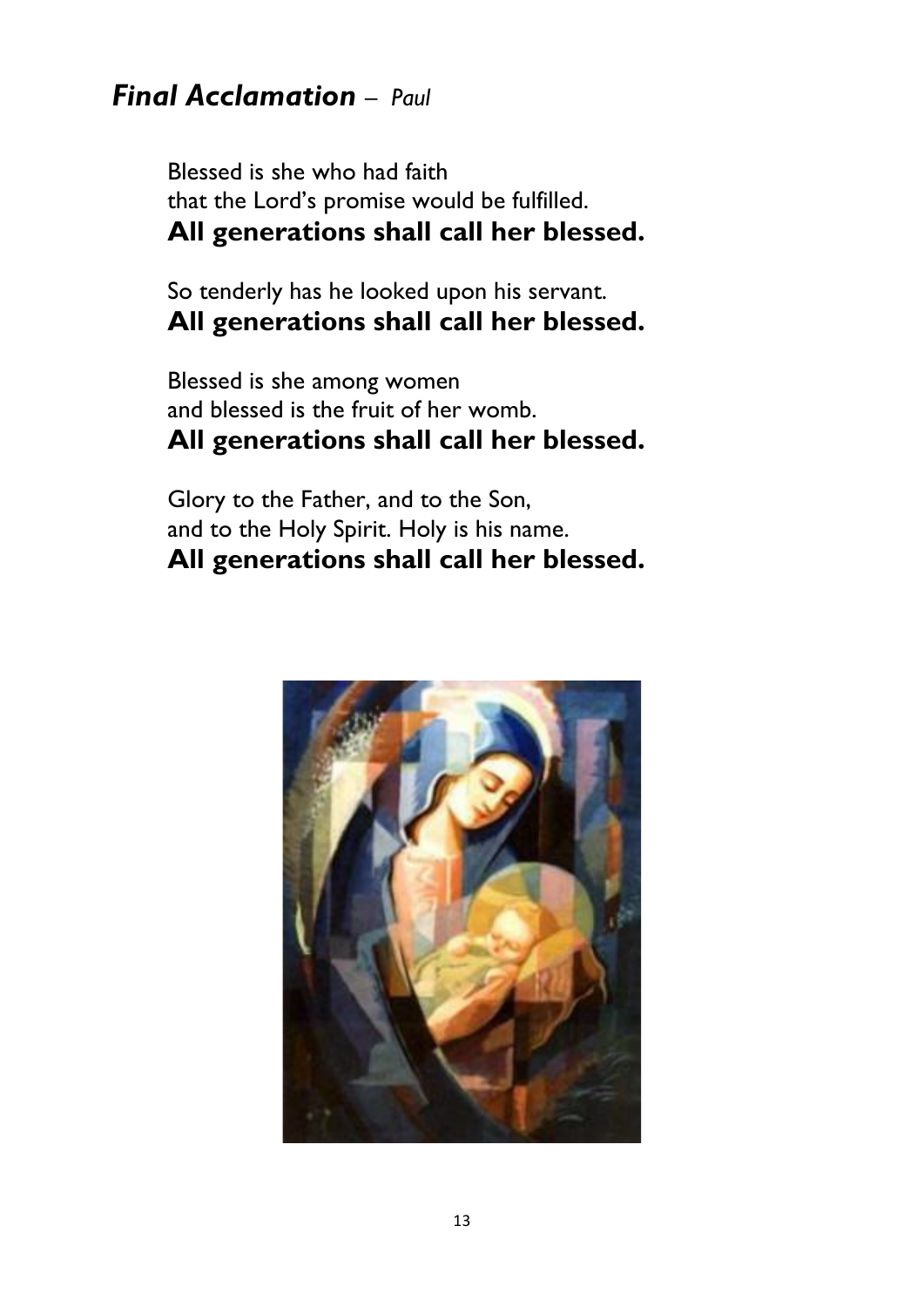#### *Final Hymn*

**Tell out, my soul, the greatness of the Lord! Unnumbered blessings, give my spirit voice; tender to me the promise of his word; in God my Saviour shall my heart rejoice.**

**Tell out, my soul, the greatness of his name! Make known his might, the deeds his arm has done; his mercy sure, from age to age the same;**

**his holy name, the Lord, the mighty one.**

**Tell out, my soul, the greatness of his might! Powers and dominions lay their glory by. Proud hearts and stubborn wills are put to flight, the hungry fed, the humble lifted high.**

**Tell out, my soul, the glories of his word! Firm is his promise, and his mercy sure. Tell out, my soul, the greatness of the Lord to children's children and forevermore!**

*Words: Timothy Dudley-Smith (b.1926) based on the Magnificat Music: WOODLANDS Walter Greatorex (1877-1949)*